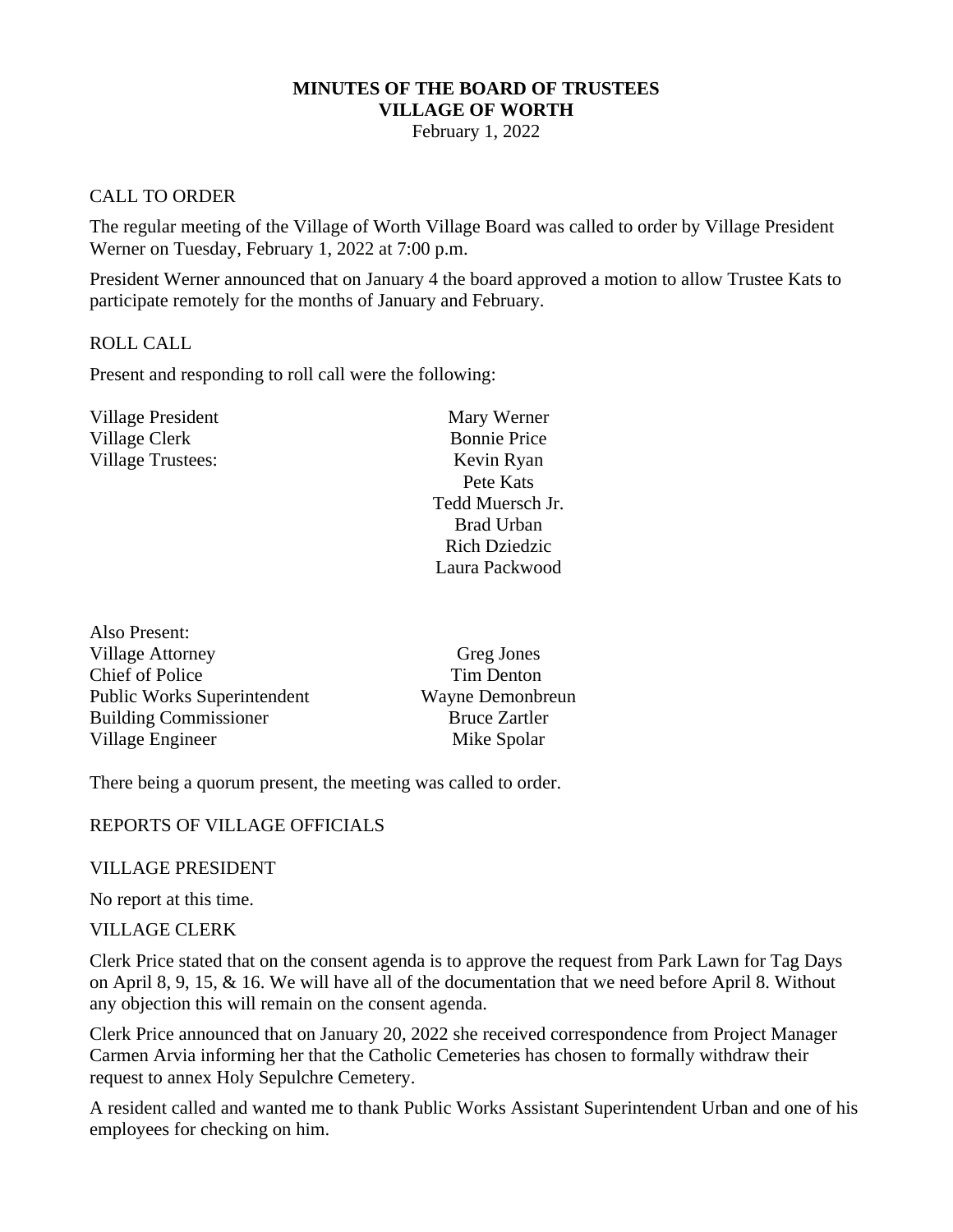Board of Trustees – Minutes February 1, 2022

# FINANCE COMMITTEE

Trustee Ryan stated that on the consent agenda is to approve the bill list dated February 1 in the amount of \$156,589.76. Without any objection this will remain on the consent agenda.

Trustee Ryan stated that on the consent agenda is to approve payroll for the month of January in the amount of \$329,855.26. Without any objection this will remain on the consent agenda.

### PUBLIC SAFETY

Trustee Kats announced the Worth Police Department K-9 fundraiser was a huge success and wants to thank everyone that was involved in this fundraiser.

Trustee Kats stated on February 6 from 7- noon will be the Worth Fraternal Order of Police Pancake Breakfast fundraiser to be held at the Marrs Meyer American Legion Hall.

# PUBLIC WORKS COMMITTEE/BEAUTIFICATION COMMITTEE

Trustee Urban announced that Public Works has been preparing for the Winter Storm that we are getting later tonight.

# BUILDING/LICENSING/ORDINANCES

Trustee Dziedzic stated that on the consent agenda is to adopt Ordinance 2022-03 An Ordinance amending Title 4, Chapter 2, of the Village of Worth Municipal Code to modify bond requirements associated with certain building permits applications. Without any objection this will remain on the consent agenda.

Trustee Dziedzic stated that on the consent agenda is to adopt Ordinance 2022-04 An Ordinance amending Section 3-6-6 of the Village of Worth Municipal Code to modify the number of Class A-1 Tavern Liquor Licenses. This decreases Class A-1 by one. Without any objection this will remain on the consent agenda.

Trustee Dziedzic stated that on the consent agenda is to adopt Ordinance 2022-05 An Ordinance amending Village of Worth Municipal Code Title 11 regarding Vehicle Licensing Fees. This ordinance will add Class C. Without any objection this will remain on the consent agenda.

Trustee Dziedzic stated that on the consent agenda is to Pass Resolution 2022-03 The 2021 Invest in Cook Improvement Project Intergovernmental Agreement with the County of Cook, Illinois for the Sidewalk and Path Improvement Project, in the amount of \$500,000. This is agrant that we have been chasing for many years. The project is to build a path from the boat launch to Palos Heights Metra Station and a sidewalk on Harlem to the bridge to hook up to the path. Without any objection this will remain on the consent agenda.

### BUSINESS LICENSES

No business license to approve.

# GOLF COURSE

Trustee Packwood stated that a motion is needed to direct the Real Estate Development Board to conduct a public hearing to consider imposing a temporary moratorium on new general tobacco stores and retail tobacco stores wishing to locate in the B1 Restricted Retail Business Zoning District and the B2 General Business Zoning District. Motion by Trustee Urban, seconded by Trustee Ryan to direct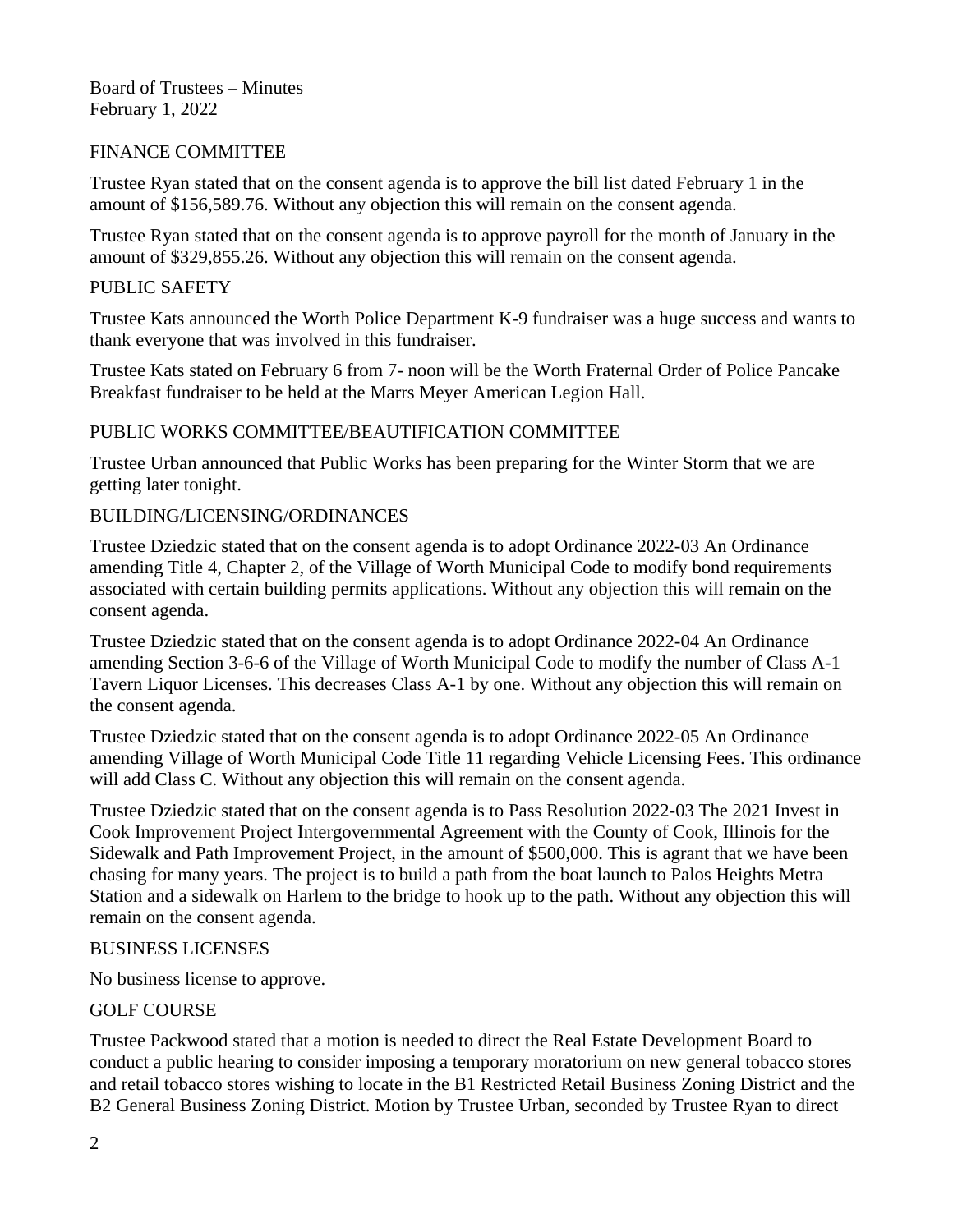Board of Trustees – Minutes February 1, 2022

the Real Estate Development Board to conduct a public hearing to consider imposing a temporary moratorium on new general tobacco stores and retail tobacco stores wishing to locate in the B1 Restricted Retail Business Zoning District and the B2 General Business Zoning District. A roll call followed. Ayes: Trustee Ryan, Muersch Jr., Kats, Packwood, Urban, and Dziedzic (6). Nays: (0). Absent: (0). Abstain: (0). Motion carried

Trustee Packwood stated that today the golf course transitioned to a new management company Orion Management Solutions. It went very smoothly. Grounds Manager Matt McDonald and Brian Dober accepted the position with Orion. Orion will be hiring 99% of the employees including seasonal. Orion Management will be here once a month to help General Manager Dober transition to their systems. Orion has great ideas for the upcoming year for the golf course. Trustee Kats thanked everyone that was involved with this transition. The Illinois Gaming Board approved our application and the machines will be installed in the next couple of weeks.

### MOTION TO ESTABLISH THE CONSENT AGENDA

Motion was made by Trustee Dziedzic seconded by Trustee Packwood to establish the consent agenda. A roll call followed. Ayes: A roll call followed. Ayes: Trustee Ryan, Muersch Jr., Kats, Urban, Packwood, and Dziedzic (6). Nays: (0). Absent: (0). Abstain: (0). Motion carried

> Consent Agenda February 1, 2022

Approve the meeting minutes from January 18, 2022

Approve the request from Park Lawn for Tag Days on April 8, 9, 15, & 16

Approve the bill list dated February 1 in the amount of \$156,589.76

Approve the payroll for the month of January in the amount of \$329,855.26

Adopt Ordinance 2022-03 An Ordinance amending Title 4, Chapter 2, of the Village of Worth Municipal Code to modify bond requirements associated with certain building permits applications

Adopt Ordinance 2022-04 An Ordinance amending Section 3-6-6 of the Village of Worth Municipal Code to modify the number of Class A-1 Tavern Liquor Licenses

Adopt Ordinance 2022-05 An Ordinance amending Village of Worth Municipal Code Title 11 regarding Vehicle Licensing Fees

Pass Resolution 2022-03 The 2021 Invest in Cook Improvement Project Intergovernmental Agreement with the County of Cook, Illinois for the Sidewalk and Path Improvement Project, in the amount of \$500,000

### MOTION TO ADOPT CONSENT AGENDA

Motion was made by Trustee Ryan seconded by Trustee Dziedzic to establish the consent agenda. A roll call followed. Ayes: A roll call followed. Ayes: Trustee Ryan, Urban, Muersch Jr., Kats, Packwood, and Dziedzic (6). Nays: (0). Absent: (0). Abstain: (0). Motion carried